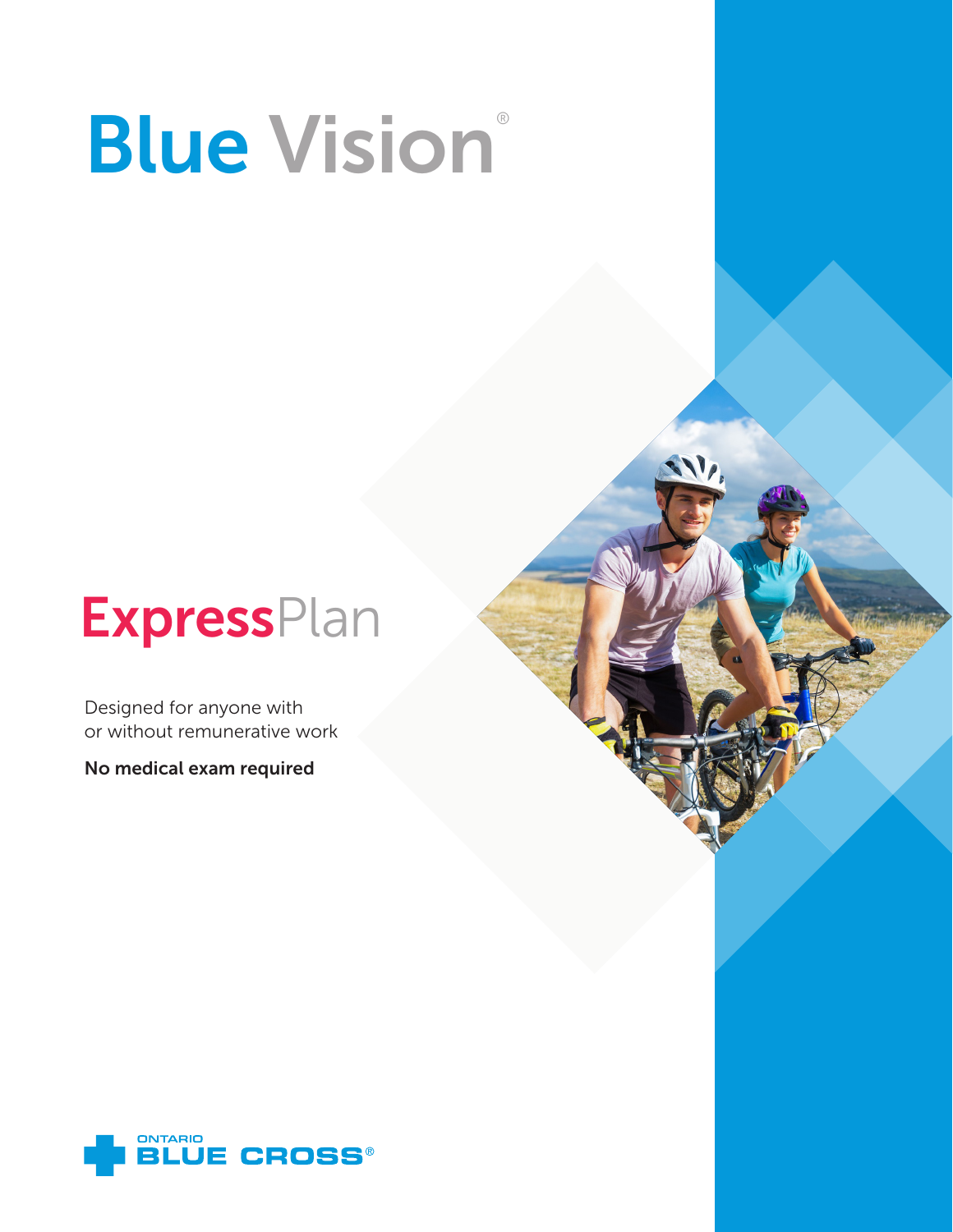# **ExpressPlan**

As the name suggests, your policy is issued rapidly, since no medical examination is required. The EXPRESS PLAN is offered to you, your spouse or your family, depending on the benefits you choose.

## Assistance

You also get access to our Assistance Program at no extra charge. This program provides services and privileges for your well-being.

- ◆ Health and Legal Information
- Support and Services
- ◆ Information and Prevention
- **Member Discounts**

#### **BLUE ADVANTAGE®**

Savings on medical supplies and equipment, vision care and other products and services from participating providers across Canada.

#### EXPRESS PLAN eligibility

To be eligible for benefits under the EXPRESS PLAN:

- ◆ You must be a beneficiary as defined by the health and hospital insurance legislation in your province of residence.
- ◆ You may not be disabled.
- You may not be hospitalized or waiting to be hospitalized.
- You do not have or you have never been diagnosed with breast cancer.
- You do not have or you have never been diagnosed or been treated for any other type of cancer in the past 5 years.
- You do not have or you have never been diagnosed with AIDS or any form of pre-AIDS.
- You must complete the Declarations in the application form.

#### EXPRESS PLAN benefit commencement

EXPRESS PLAN benefits come into effect one minute after midnight on the day after the application is signed.

## **SPECIAL** PROVISIONS

#### Contract renewal

The contract is renewed from year to year on the contract anniversary date.

Blue Cross® may not cancel a contract before you reach the maximum age under each benefit, provided the premium is paid at least 30 days before the anticipated renewal date.

#### Contract amendment

On renewal, Blue Cross sets the premium amount for the next 12 months. The policyholder must be advised of any change in premium at least 30 days before the anticipated renewal date.

Blue Cross reserves the right to modify unit rates at the time of contract renewal, provided unit rates of all identical contracts are modified.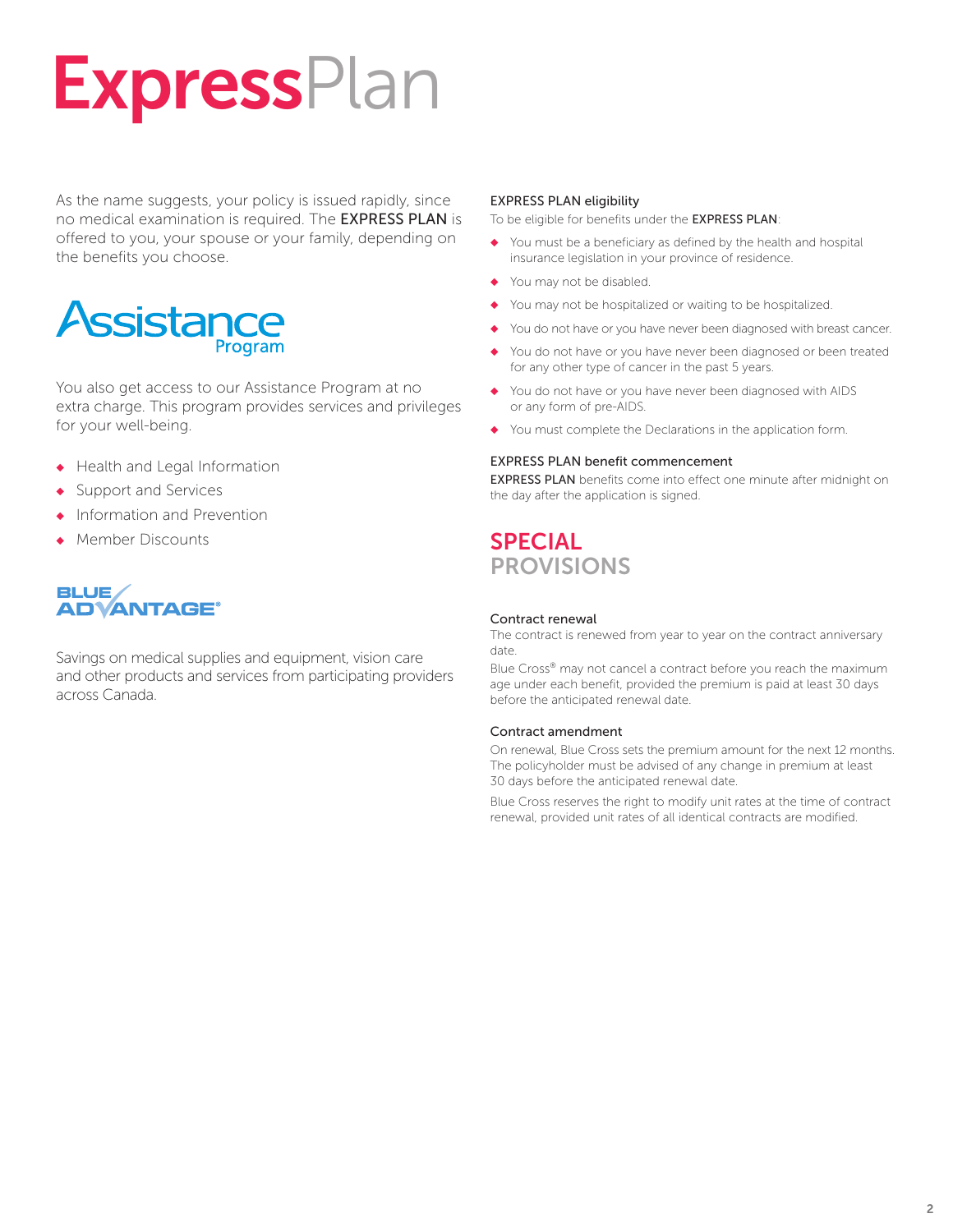## LIFE **EXPRESS**

You can select an amount of insurance up to \$20,000.

| EL   |
|------|
| ΟI   |
| (in) |
| Ag   |
| Ag   |
| Ag   |
|      |

#### **IGIBILITY AND AMOUNTS INSURANCE OFFERED** 1,000 increments

40 to 64 \$2,000 to \$20,000 65 to 70 \$2,000 to \$6,000 71 to 79 \$2,000

#### Limitations

If death occurs during the first six months after the insurance contract comes into effect or is reinstated, Blue Cross's liability is limited to reimbursement of premiums paid for this benefit.

However, if death occurs after the sixth month but before the end of the first year of insurance, or of the reinstatement of insurance, Blue Cross's liability is limited to \$2,000 plus the difference between the premium for the selected amount of insurance and that for \$2,000 of insurance.

If death from heart disease occurs between the 12th and the 24th month of insurance, or of the reinstatement of insurance, the amount insured is limited to 50% of the selected amount of insurance but no less than \$2,000.

#### Suicide

In case of suicide or consequences of any suicide attempt in the first 24 months following the effective date of this benefit or of its reinstatement, whether or not you are of sound mind at the time of the suicide or the suicide attempt, the coverage shall be null and void and Blue Cross's liability limited to reimbursement of premiums collected for this coverage or for the increase in the amount insured, as the case may be.

## ACCIDENTAL **DEATH**

You may choose up to \$500,000 of coverage in case of accidental death.

| <b>ELIGIBILITY AND AMOUNTS</b><br><b>OF INSURANCE OFFERED</b><br>(in \$25,000 increments) |                                   |
|-------------------------------------------------------------------------------------------|-----------------------------------|
| Age 16 to 69<br>Age 70 to 79                                                              | \$25,000 to \$500,000<br>\$25,000 |

#### Waiver of premiums

If you become totally disabled before your 60th birthday, you are not required to pay premiums for coverage under this benefit as of the fourth month after the onset of total disability and for as long as you remain totally disabled, though not beyond age 65.

#### Reduction

The amount of insurance is reduced to \$25,000 when you reach age 70.

## ACCIDENTAL LOSS OF USE

This benefit provides compensation in case of accidental loss of hearing, sight, speech or use of limbs.

> ELIGIBILITY AND AMOUNTS OF INSURANCE OFFERED Age 16 to 64 \$25,000 to \$500,000

> > INSURED

## LOSS % OF AMOUNT

| Sight of both eyes                    | 100%  |
|---------------------------------------|-------|
| Both hands or both feet               | 100%  |
| One hand and one foot                 | 100%  |
| One hand and sight of one eye         | 100%  |
| One foot and sight of one eye         | 100%  |
| Hearing and speech                    | 100%  |
| One arm or one leg                    | 75%   |
| One hand or one foot                  | 50%   |
| Sight of one eye or hearing or speech | 50%   |
| Thumb                                 | 25%   |
| Finger other than the thumb           | 6.25% |

#### Waiver of premiums

If you become totally disabled before your 60th birthday, you are not required to pay premiums for coverage under this benefit as of the fourth month after the onset of total disability and for as long as you remain totally disabled, though not beyond age 65.

#### Limitations

- ◆ The maximum amount payable in one or more instalments for all losses subsequent to amputation of the thumb or fingers may not exceed 50% of the amount insured you have selected.
- ◆ The maximum amount payable in one or more instalments for all losses over a period of 365 days stemming from any one accident may not exceed 100% of the amount insured you have selected.

#### End of coverage

This coverage ends on the contract anniversary coinciding with or following your 70th birthday.

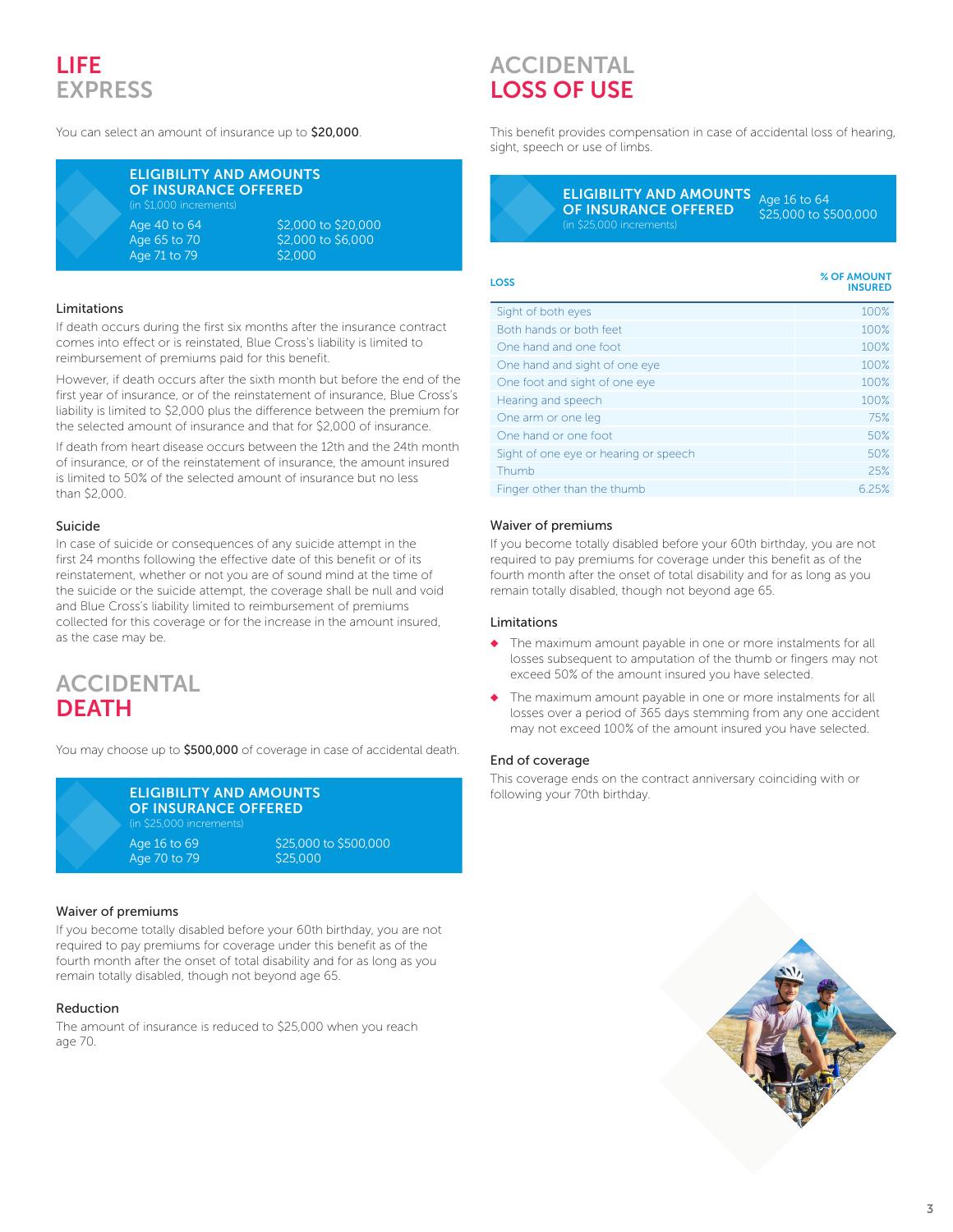## LIFE, ACCIDENTAL DEATH AND LOSS OF USE – CHILD

This benefit provides a lump-sum payment in case of natural death, accidental death or accidental loss of hearing, sight, speech or use of limbs.

> AMOUNTS OF INSURANCE OFFERED (in \$2,500 increments) \$2,500 to \$25,000

#### Suicide

In case of suicide or consequences of any suicide attempt in the first 24 months following the effective date of this benefit or of its reinstatement, whether or not the insured child is of sound mind at the time of the suicide or the suicide attempt, the coverage shall be null and void and Blue Cross's liability limited to reimbursement of premiums collected for the coverage or for the increase in the amount insured, as the case may be.

| <b>LOSS</b>                           | % OF AMOUNT<br><b>INSURED</b> |
|---------------------------------------|-------------------------------|
| Life                                  | 100%                          |
| Sight of both eyes                    | 100%                          |
| Both hands or both feet               | 100%                          |
| One hand and one foot                 | 100%                          |
| One hand and sight of one eye         | 100%                          |
| One foot and sight of one eye         | 100%                          |
| Hearing and speech                    | 100%                          |
| One arm or one leg                    | 75%                           |
| One hand or one foot                  | 50%                           |
| Sight of one eye or hearing or speech | 50%                           |
| Thumb                                 | 25%                           |
| Finger other than the thumb           | 6.25%                         |

#### Eligible expenses

Total disability of a student

#### (between 17 and 25 years of age inclusive and attending an educational institution full time)

When an insured child who is a student becomes totally disabled as a result of an accident, Blue Cross will pay him/her \$200 per week (or \$28.75 per day in the case of an incomplete week) for the period from June 1 to August 31 inclusive immediately following the date of the accident, provided the insured child is still disabled during this period. The seven-day waiting period is however applicable.

#### Academic rehabilitation

Blue Cross will pay tuition for private courses or for re-education, including school transportation, to a maximum of \$5,000 per accident. The insured child must undertake the rehabilitation within six months of the accident.

#### Limitations

- ◆ The maximum amount payable in one or more instalments for all losses subsequent to amputation of the thumb or fingers may not exceed 50% of the amount insured you have selected.
- The maximum amount payable in one or more instalments for all losses over a period of 365 days stemming from any one accident may not exceed 100% of the amount insured you have selected.

#### End of coverage

Coverage ends the day you are no longer covered under this contract, or when the insured child no longer meets the criteria of the definition of a dependent child in the GENERAL PROVISIONS of your contract.

## HOSPITAL ALLOWANCE **EXPRESS**

This coverage provides payment of a daily allowance in the event of hospitalization for short-term care due to accident or illness.

> ELIGIBILITY AND AMOUNTS OF INSURANCE OFFERED Age 16 to 74 \$25 to \$100/day

#### Reimbursable expenses

The allowance is doubled if you are hospitalized (maximum of 30 days per hospitalization) outside your province of residence at least 50 km from your principal residence.

The allowance is doubled if you are hospitalized (maximum of 30 days per hospitalization) for cancer or heart attack, or if you are placed in intensive care.

#### Travel allowance

A travel allowance of up to \$20 per visit is provided for outpatient care recommended by a doctor following hospitalization for which allowances were payable – upon presentation of proof of the visit – to a maximum of two visits per week and a lifetime maximum of \$500.

#### Moving allowance

In the event that you must move to a residential and long-term care centre following hospitalization, Blue Cross will pay you a lump-sum amount of \$1,000 to cover your moving expenses.

If you were not hospitalized before moving, Blue Cross will pay you a lump-sum amount of \$500.

For the lump-sum amount to be payable, the benefit must be effective for at least 12 months.

#### Day surgery

In the event of day surgery, Blue Cross pays a daily allowance for a three-day convalescence immediately following the date of the day surgery. The total benefit payable is equal to four days, the day of surgery included.

#### CONVALESCENT BENEFIT

| <b>Duration of hospitalization</b> | Number of days of<br>convalescence payable |
|------------------------------------|--------------------------------------------|
| 1 to 5 days                        | 3 days                                     |
| 6 to 10 days                       | 4 days                                     |
| 11 to 15 days                      | 5 days                                     |

If you are still totally disabled following a hospitalization of more than 15 days, Blue Cross will pay an additional convalescence allowance for every day of hospitalization beyond the 15th day, to a maximum of 60 days of hospitalization.

#### Maximum benefit

The maximum lifetime benefit is 1,000 days per person insured.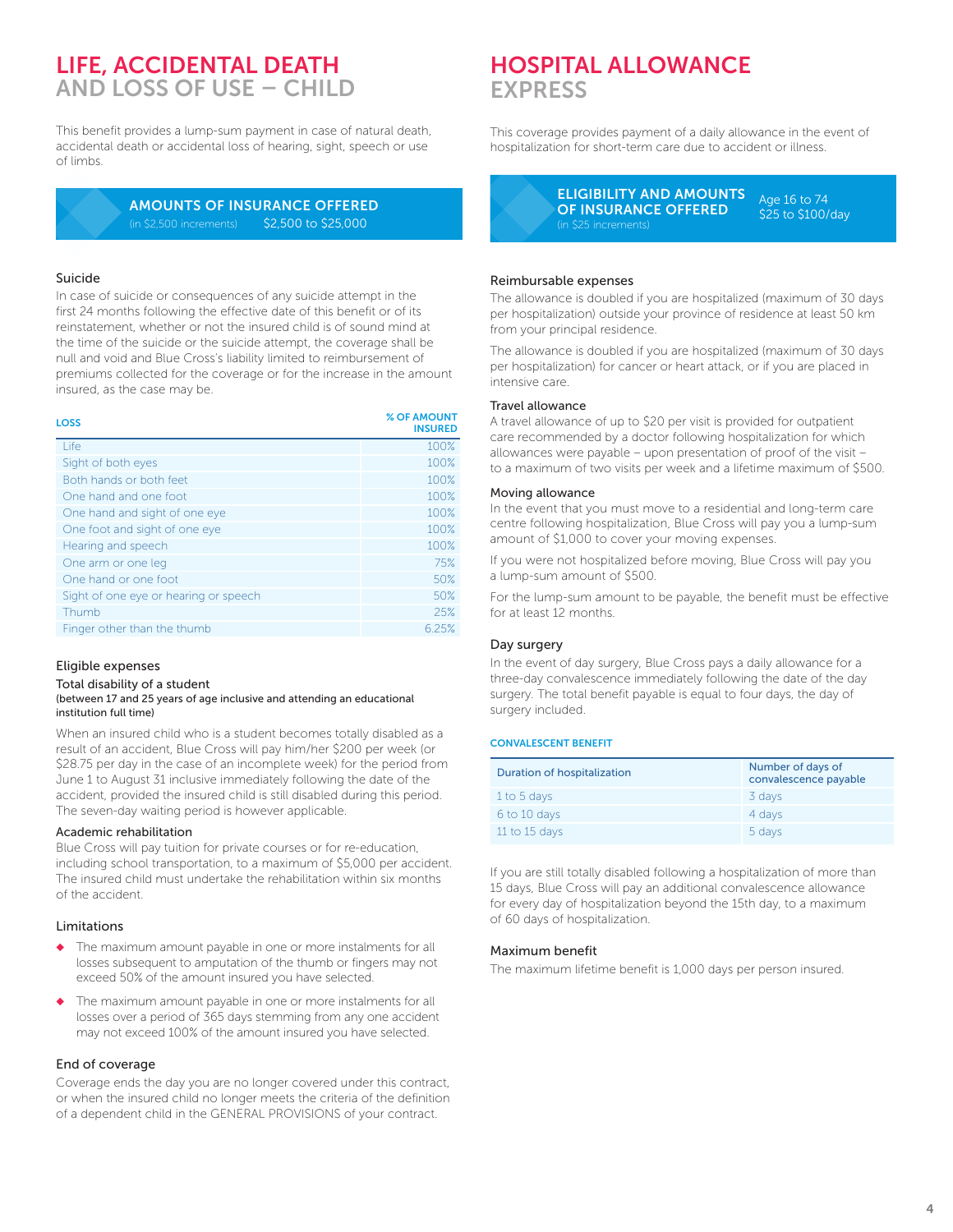#### Important definitions

Hospitalization means admission to a hospital to receive short-term care as a bedridden patient for a minimum stay of 18 hours.

Covered short-term care comprises preventive care, medical diagnosis and medical treatment (including surgery) for an acute illness and does not include convalescent care and physical or mental rehabilitation.

In case of day surgery, the hospital stay is equivalent to 18 hours of hospitalization.

Residential and long-term care centre means an establishment that offers, on a permanent basis, lodging, assistance, support, supervision and psychosocial services for those who have experienced a loss of functional or psychosocial autonomy, especially elderly people who can no longer live in their current life environment.

#### Limitation

This benefit must be in effect for at least six months for entitlement to allowances in the event of hospitalization for pregnancy, childbirth or miscarriage. However, if the hospitalization occurs between the sixth and the ninth month after the insurance comes into effect, an allowance of \$10 per day of hospitalization shall be paid, to a maximum of three days.

## **PREMIUM REFUND**<br>UPON DEATH

Blue Vision offers an attractive complement to the HOSPITAL ALLOWANCE EXPRESS benefit.

In the event of death, your beneficiary can receive a percentage of the premiums paid for the HOSPITAL ALLOWANCE EXPRESS benefit and for this benefit, as per the following table:

| <b>YOUR AGE</b><br><b>AT TIME OF ISSUE</b> | % OF PREMIUMS<br><b>REFUNDED</b> |
|--------------------------------------------|----------------------------------|
| Age 16 to 54                               | 100%                             |
| Age 55 to 74                               | 50%                              |

Your premium depends on your age at time of issue and the HOSPITAL ALLOWANCE EXPRESS benefit amount you have selected.

In all cases, any claims paid under the HOSPITAL ALLOWANCE EXPRESS benefit are subtracted from the amount of the refund.

#### End of coverage

This coverage ends on the contract anniversary coinciding with or following your 80th birthday.

## CRITICAL ILLNESS **ASSISTANCE**

With this benefit, you can obtain assistance services to receive medical care outside your province of residence in the event of diagnosis of a critical illness.

The CRITICAL ILLNESS ASSISTANCE benefit also protects you against the financial impacts of a critical illness that prevents you from performing your daily activities.

> **ELIGIBILITY** Age 16 to 59

#### AMOUNTS OF INSURANCE OFFERED

| S5,000   | S <sub>10</sub> ,000 | \$15,000 |
|----------|----------------------|----------|
| \$25,000 | S50.000              |          |

#### Assistance for medical care outside your province of residence in the event of critical illness

If you wish to receive medical care outside your province of residence following diagnosis of a critical illness, we offer the following assistance services:

- Examination of your medical record, evaluation and recommendation of establishments (hospitals, clinics, etc.) or resource people (doctors, surgeons, etc.) recognized for their expertise in providing the required care
- Coordination of transfer of pertinent medical records
- Organization of transportation, lodging and post-hospitalization care, if needed
- Access to competitive prices for services required

#### Reimbursement of expenses in the event of critical illness

If you are diagnosed with one of the critical illnesses covered by your Blue Vision contract or under a critical illness contract issued by another insurer for which the amount insured is at least \$25,000, Blue Cross will reimburse the following expenses:

#### Adaptation

Necessary costs for services of an occupational therapist and for adaptations to your car and principal residence, to a lifetime maximum benefit of \$5,000 per person insured, if you suffer a permanent motor impairment as a result of a critical illness.

#### Travel expenses

Travel expenses incurred for you to receive care or medical follow-up, to a lifetime maximum of \$2,500.

#### Costs for household help and/or childcare

On recommendation of the attending physician, costs of household help and/or childcare provided by a person not residing with you to a daily maximum of \$25 and a lifetime maximum of \$1,000.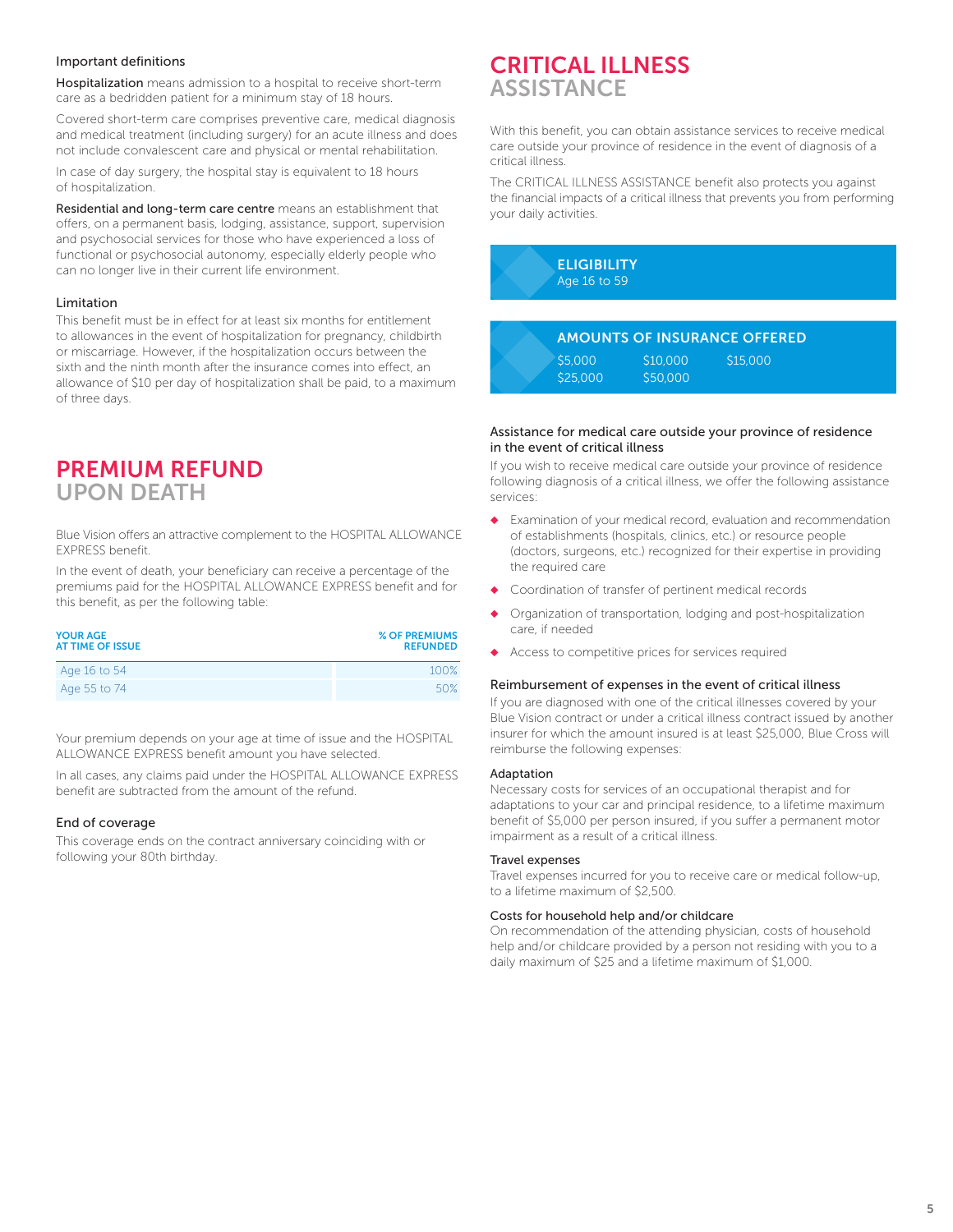#### Critical illnesses

The amount of insurance under this benefit may be paid only once.

Definitions of the critical illnesses covered by this benefit:

#### Cancer

A definite diagnosis of a tumour characterized by the uncontrolled growth and spread of malignant cells and the invasion of tissue.

The diagnosis of cancer must be made by a specialist.

#### *Exclusions*

No benefit will be payable under this condition for the following non-life-threatening cancers:

- ◆ Carcinoma in situ, or
- Stage 1A malignant melanoma (melanoma less than or equal to 1.0 mm in thickness, not ulcerated and without Clark level IV or level V invasion), or
- Any non-melanoma skin cancer that has not metastasized, or
- Stage A (T1a or T1b) prostate cancer.

#### *Moratorium Period Exclusion*

No benefit will be payable under this condition if:

- Within the first 90 days following the later of:
- The effective date of the benefit, or
- ◆ The effective date of last reinstatement of the benefit,

the Insured has any of the following:

- Signs, symptoms or investigations, that lead to a diagnosis of cancer (covered or excluded under the benefit), regardless of when the diagnosis is made,
- ◆ A diagnosis of cancer (covered or excluded under the benefit).

This medical information as described above must be reported to Blue Cross within 6 months of the date of the diagnosis. If this information is not provided, Blue Cross has the right to deny any claim for cancer or, any critical illness caused by any cancer or its treatment.

#### Cerebrovascular accident (Stroke)

A definite diagnosis of an acute cerebrovascular event caused by intracranial thrombosis or haemorrhage, or embolism from an extra-cranial source, with:

- ◆ Acute onset of new neurological symptoms, and
- ◆ New objective neurological deficits on clinical examination,

persisting for more than 30 days following the date of diagnosis. These new symptoms and deficits must be corroborated by diagnostic imaging testing.

The diagnosis of stroke must be made by a specialist.

#### *Exclusions*

No benefit will be payable under this condition for:

- Transient ischaemic attacks, or
- Intracerebral vascular events due to trauma, or
- Lacunar infarcts which do not meet the definition of stroke as described above.

#### Coronary Artery Bypass Surgery

The undergoing of heart surgery to correct narrowing or blockage of one or more coronary arteries with bypass graft(s), excluding any non-surgical or trans-catheter techniques such as balloon angioplasty or laser relief of an obstruction.

The surgery must be determined to be medically necessary by a specialist

#### Heart attack (Myocardial Infarction)

A definite diagnosis of the death of heart muscle due to obstruction of blood flow, that results in:

Rise and fall of biochemical cardiac markers to levels considered diagnostic of myocardial infarction, with at least one of the following:

- Heart attack symptoms
- ◆ New electrocardiogram (ECG) changes consistent with a heart attack
- Development of new Q waves during or immediately following an intra-arterial cardiac procedure including, but not limited to, coronary angiography and coronary angioplasty.

The diagnosis of heart attack must be made by a specialist.

#### *Exclusions*

No benefit will be payable under this condition for:

- ◆ Elevated biochemical cardiac markers as a result of an intra-arterial cardiac procedure including, but not limited to, coronary angiography and coronary angioplasty, in the absence of new Q waves, or
- ◆ ECG changes suggesting a prior myocardial infarction, which do not meet the heart attack definition as described above.

#### Terminal renal insufficiency (Kidney failure)

A definite diagnosis of chronic irreversible failure of both kidneys to function, as a result of which regular haemodialysis, peritoneal dialysis or renal transplantation is initiated.

The diagnosis of kidney failure must be made by a specialist.

#### Critical illnesses covered by another insurer

In addition, if you suffer one of the conditions or illnesses covered by a critical illness contract issued by another insurer for which the amount insured is at least \$25,000, you will be paid \$1,000, provided payment is made by the other insurer, for any illness not covered under your Blue Vision contract.

#### Premium refund upon death

In the event of your death, Blue Cross will reimburse your beneficiary for all premiums paid for this coverage less the amount of any payments.

#### Pre-existing conditions exclusion

No benefit is payable for a critical illness diagnosed in the 12 months following the effective date of this benefit if it is related to an illness for which the Insured consulted a physician, received treatments, services or medical care (including diagnostic tests and examinations) or received prescription for medication in the 3 months prior to the effective date of the insurance.

#### Limitation

No benefit is payable in the event of death in the 30 days following diagnosis of a critical illness.

#### End of coverage

This coverage ends on the contract anniversary coinciding with or following your 70th birthday, or on the date a benefit is paid for one of the five critical illnesses covered under the Blue Vision contract.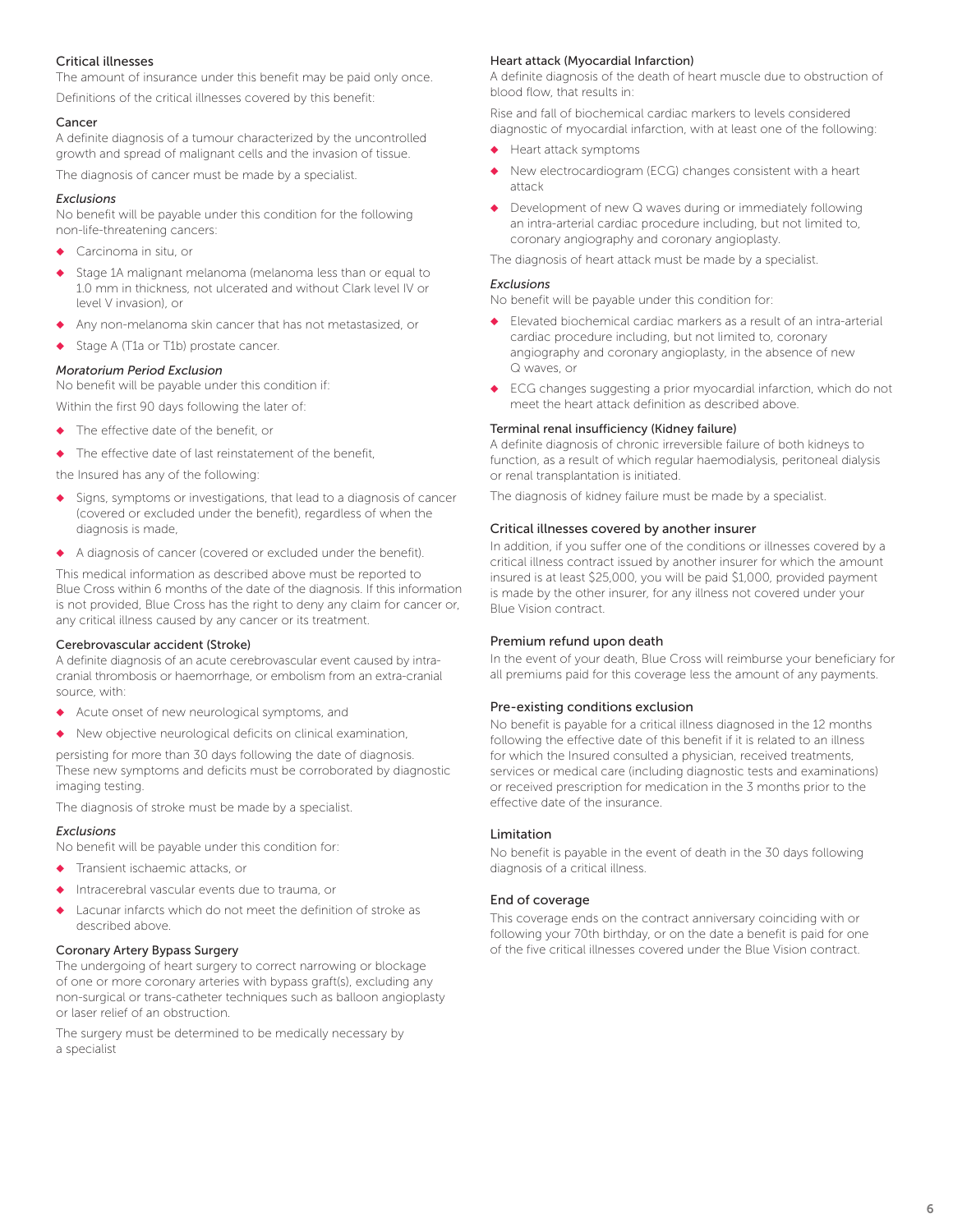## PREMIUM REFUND AT TERMINATION DATE

This benefit provides for refund of 75% of premiums paid for this benefit and for the CRITICAL ILLNESS ASSISTANCE benefit.

In all cases, any claims paid under the CRITICAL ILLNESS ASSISTANCE benefit are subtracted from the amount of the refund.

Under no circumstances may the total reimbursement exceed the amount insured under the CRITICAL ILLNESS ASSISTANCE benefit.



If you purchase the PREMIUM REFUND AT TERMINATION DATE benefit, you must also purchase the level-premium CRITICAL ILLNESS ASSISTANCE benefit.

Your premium is based on your age at issue and the amount of insurance you selected for the CRITICAL ILLNESS ASSISTANCE benefit.

#### End of coverage

Coverage ends on the contract anniversary coinciding with or following your 70th birthday or on the date a benefit is paid for one of the five critical illnesses covered under the CRITICAL ILLNESS ASSISTANCE benefit.

### ACCIDENTAL FRACTURE

This benefit provides for payment of a lump-sum amount in case of fracture suffered by you or a member of your family.

> ELIGIBILITY AND AMOUNTS OF INSURANCE OFFERED (in \$5,000 increments)

Age 16 to 69 \$5,000 or \$10,000

#### LUMP SUM PAYABLE (\$)

|                 | <b>YOU OR YOUR SPOUSE</b> |                   |
|-----------------|---------------------------|-------------------|
| <b>FRACTURE</b> | <b>COVERAGE 1</b>         | <b>COVERAGE 2</b> |
| <b>Skull</b>    | \$5,000                   | \$10,000          |
| Spinal column   | \$5,000                   | \$10,000          |
| <b>Pelvis</b>   | \$5,000                   | \$10,000          |
| Femur           | \$5,000                   | \$10,000          |
| Hip             | \$5,000                   | \$10,000          |
| Sternum         | \$1,250                   | \$2,500           |
| Larynx          | \$1,250                   | \$2,500           |
| Trachea         | \$1,250                   | \$2,500           |
| Scapula         | \$1,250                   | \$2,500           |
| Соссух          | \$1,250                   | \$2,500           |
| Radius          | \$1,250                   | \$2,500           |
| <b>Humerus</b>  | \$1,250                   | \$2,500           |
| Ulna            | \$1,250                   | \$2,500           |
| Kneecap         | \$1,250                   | \$2,500           |
| Tibia           | \$1,250                   | \$2,500           |
| Fibula          | \$1,250                   | \$2,500           |
| Other bone      | \$500                     | \$1,000           |

If you elect the family or single-parent plan, the lump sum for your child or children is equal to 50% of the lump-sum amount specified in the "Lump-Sum Payable" table.

#### Limitations

- ◆ The amount payable for multiple fractures is limited to the highest amount payable for any one of the fractures.
- When you reach age 70, the lump sum payable according to the "Lump-Sum Payable" table, depending on the coverage selected, is reduced by 25%.
- ◆ When you reach age 75, the lump sum payable according to the "Lump-Sum Payable" table, depending on the coverage selected, is reduced by 50%.

#### End of coverage

This coverage ends on the contract anniversary coinciding with or following your 80th birthday.

## POST-ACCIDENT ADAPTATIONS

This benefit covers costs of indispensable adaptations to your car and principal residence in case of permanent motor impairment as a result of an accident.

This benefit is offered to you or a member of your family.



#### Important definition

Permanent motor impairment means a physical impairment that prevents the production of a movement.

#### End of coverage

This coverage ends on the contract anniversary coinciding with or following your 80th birthday.

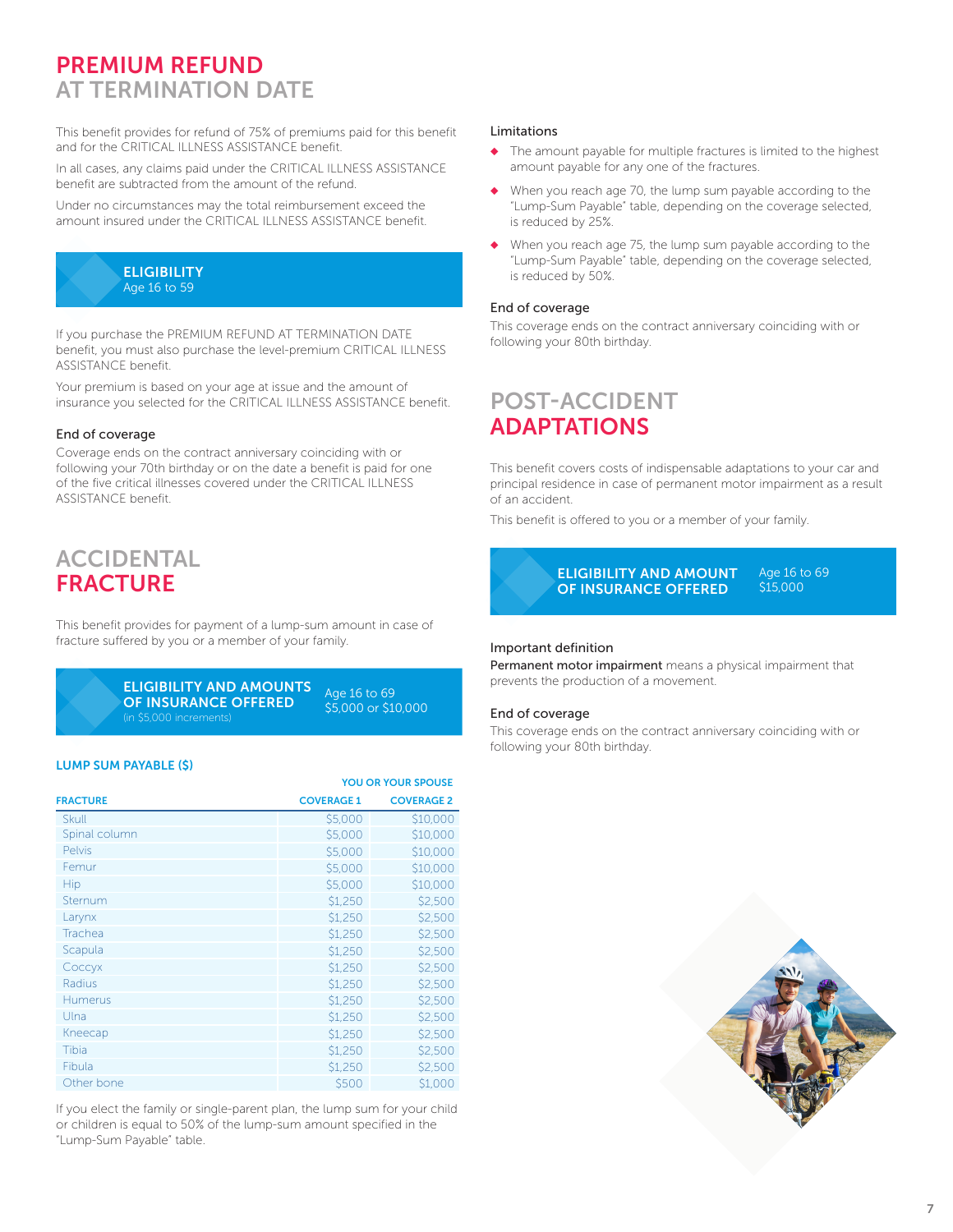## MEDICAL EXPENSES DUE TO ACCIDENT

Blue Vision will reimburse medical expenses related to an accident suffered by you or a member of your family.



#### ELIGIBLE EXPENSES

Purchase or lease of equipment Unlimited reimbursement

- Canes
- Casts
- **Crutches**
- Orthopedic corsets
- Oxygen systems
- Respirator
- Standard manual hospital bed
- Standard non-motorized wheelchair
- **Trusses**
- Walkers

#### Prostheses and accessories

\$100 per calendar year for the purchase of the following:

◆ Support hose

\$200 per calendar year for the purchase of the following:

- ◆ Artificial eye or an artificial limb
- Foot orthoses
- Orthopedic shoes

#### Ambulance

Unlimited reimbursement

#### Costs of laboratory tests

Unlimited reimbursement

#### End of coverage

This coverage ends on the contract anniversary coinciding with or following your 80th birthday.

#### Hospitalization

(semi-private room) Unlimited reimbursement

- \$50 per day if costs are reimbursed by other insurance
- \$50 for any day surgery required due to an accident

#### Paramedical services

\$20 per treatment and an overall maximum of \$300 per calendar year

- Audiologist
- Chiropractor
- Osteopath
- Physiotherapist
- Podiatrist or Chiropodist
- Psychologist
- Speech therapist

#### X-rays by a chiropractor \$25 per calendar year

#### Nursing care

20 eight-hour periods per calendar year

#### Dental care

Up to \$1,000 per accident

## BASIC OR DELUXE TRAVEL INSURANCE

This is a complete travel insurance benefit that includes many advantages and services as well as procedures for worry-free settlements in case of trouble.

A simple and practical solution that lets you travel with peace of mind anywhere in the world. This coverage is offered under the Blue Vision policy for you or a member of your family.



#### Cover trips of 15 days or less for basic coverage or 30 days or less for deluxe coverage

This convenient (annual multi-trip plan) and flexible protection lets you take care of your travel insurance needs once and for all, allowing you to leave any time during the year, while enjoying a variety of benefits.

#### \$5,000,000 hospital and medical benefit

No matter how often you travel during the year, you can count on a protection up to \$5,000,000.

#### Hospital, medical and paramedical expenses

In the event of illness or injury, your medical costs are covered so that your sole concern can be your speedy recovery:

- ◆ Hospitalization in a private or semi-private room
- Physicians' fees
- Private nursing fees
- Professional services
- Laboratory tests costs
- Prescription drugs for emergency treatment
- ◆ Purchase or rental of medical equipment
- Costs associated with hospitalization
- Dental expenses due to an accident

#### Transportation costs

Blue Cross will see to it that you get where you need to be to receive the health care services you require, while your family and loved ones are there by your side:

- Repatriation to your home province
- Land or air ambulance services
- Return of a private or rental vehicle
- ◆ Baggage return
- Pet return
- Family visits to insureds in hospital
- Repatriation of the deceased

#### \$3,000 subsistence allowance

If your return, or that of a family member must be delayed due to illness or injury, you are allowed up to \$3,000 to cover the costs of meals and accommodations (maximum of \$300 per day).

#### Round-the-clock CanAssistance travel assistance

As soon as you subscribe to our travel insurance plan, you receive automatic access to our free travel assistance services. Wherever or whenever the need arises, you can rest assured that our experienced team of specialists will be there to help… in any of 100 different languages.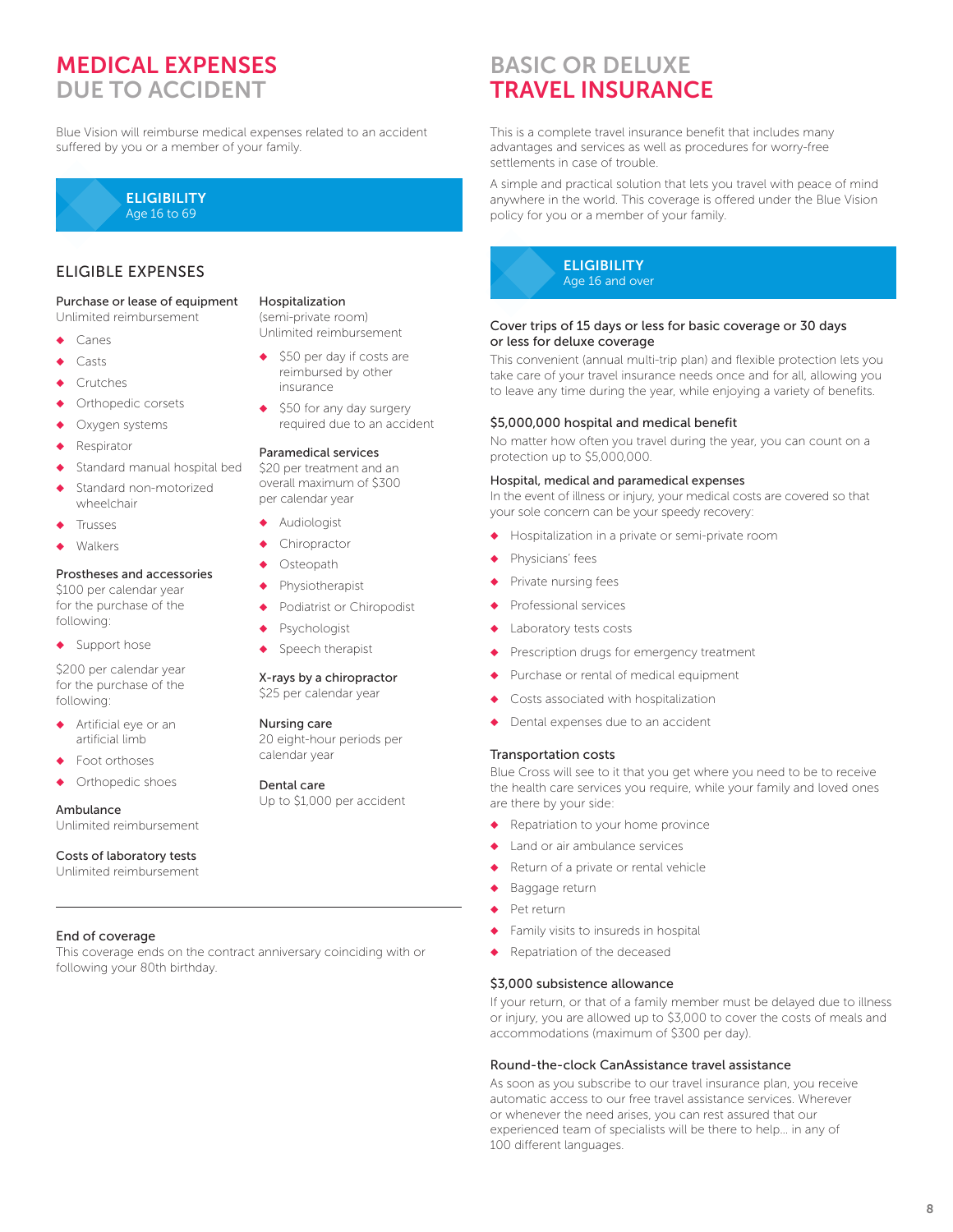#### Travel insurance and more… a complete range of services

Wherever you may be, our expert medical team is committed to your care, ready to provide you with:

- Referrals to an appropriate physician, clinic or hospital
- Medical follow-up
- Interpreter services for emergency calls
- Communications with your family doctor
- Repatriation of an insured and his/her dependents to Canada
- Coordination of the return of a private or rental vehicle
- Coordination of claims with the *Ontario Health Insurance Plan (OHIP)*
- Payments and money transfers

#### Medical follow-up in Canada

In case of repatriation to Canada at the Insurer's expense after a hospital stay out of Canada, this coverage reimburses the following costs if they are incurred within 15 days of the repatriation.

| Semi-private room in a hospital,<br>rehabilitation centre or a convalescent home                  | up to \$1,000                                  |
|---------------------------------------------------------------------------------------------------|------------------------------------------------|
| Home nursing care fees<br>when medically required                                                 | up to \$50 per day for a<br>maximum of 10 days |
| Rental of devices (crutches,<br>standard walker, canes, trusses,<br>orthopedic corset and oxygen) | up to \$150                                    |
| Transportation (ambulance and/or taxi)<br>to receive medical care                                 | up to \$250                                    |

#### Additional benefits for deluxe coverage only

With the hospital and medical benefit, this protection includes trip cancellation or interruption insurance, as well as protection against the loss or theft of your baggage.

| Trip cancellation or interruption benefit | up to \$2,500 |
|-------------------------------------------|---------------|
| Baggage benefit                           | up to \$500   |

#### Important

Before departure, do not forget to refer to the PRE-EXISTING CONDITIONS for insureds age 61 and over, and the EXCLUSIONS AND REDUCTIONS applicable to this benefit.

### BASIC OR DELUXE HOME HEALTH CARE

The ideal coverage for a peaceful stay at home while recovering from an illness or accident that required hospitalization.

This benefit covers the eligible expenses described below when incurred in Canada if you or a member of your family are unable to perform at least two activities of daily living unassisted following hospitalization or medical consultation.



#### Important definition

Activities of daily living: eating, dressing, using the toilet, transferring, bathing/showering.



#### ELIGIBLE EXPENSES COVERED AT 100% The expenses below may not be combined.

#### Certified nursing assistant or home health aide

Expenses for the services of a certified nursing assistant or an aide from an agency specializing in home care to help you perform at least two activities of daily living, to a maximum of \$50 per day for **basic** coverage and \$70 per day for deluxe coverage.

#### Friend or relative

Expenses for the services of a friend or relative who does not reside with you to help you perform at least two activities of daily living, to a maximum of \$25 per day for **basic** coverage and \$35 per day for deluxe coverage.

Expenses in this SECTION and under TRANSPORTATION EXPENSES are subject to the number of days of coverage and the maximum period of incurring these expenses, as set forth in the following tables:

#### NUMBER OF DAYS OF COVERAGE

| Duration of short-term<br>care hospitalization | Number of days<br>of coverage |
|------------------------------------------------|-------------------------------|
| 1 to 3 days                                    | 5 days                        |
| 4 to 7 days                                    | 7 days                        |
| 8 to 14 days                                   | 14 days                       |
| More than 14 days                              | 21 days                       |
| <b>Following medical consultation</b>          | 5 davs                        |

#### MAXIMUM PERIOD FOR INCURRING EXPENSES AS OF HOSPITAL DISCHARGE

| Duration of short-term<br>care hospitalization | Maximum period for<br>incurring expenses |
|------------------------------------------------|------------------------------------------|
| 1 to 3 days                                    | 7 days                                   |
| 4 to 7 days                                    | 14 days                                  |
| 8 to 14 days                                   | 28 days                                  |
| More than 14 days                              | 35 days                                  |
| Following medical consultation                 | davs                                     |

ELIGIBLE EXPENSES COVERED AT 80%

#### Transportation expenses

Costs of transportation to receive care or medical follow-up after hospitalization or medical consultation during the coverage period: \$0.25/km for use of a private automobile or for the cost of a taxi ride, to a maximum of \$50 of eligible expenses daily (including parking costs, if applicable) and a maximum payable amount of \$500 per calendar year.

If you have cancer, your transportation expenses are payable for a maximum period of three months, and the maximum amount payable is \$1,500 per calendar year.

The condition that you be unable to perform at least two activities of daily living unassisted does not apply to the TRANSPORTATION EXPENSES section.

#### Medical supplies

Costs incurred for purchase of medical supplies required to treat an illness or in case of an accident when you receive care from a registered nurse in your home, to a maximum of \$150 of eligible expenses per calendar year.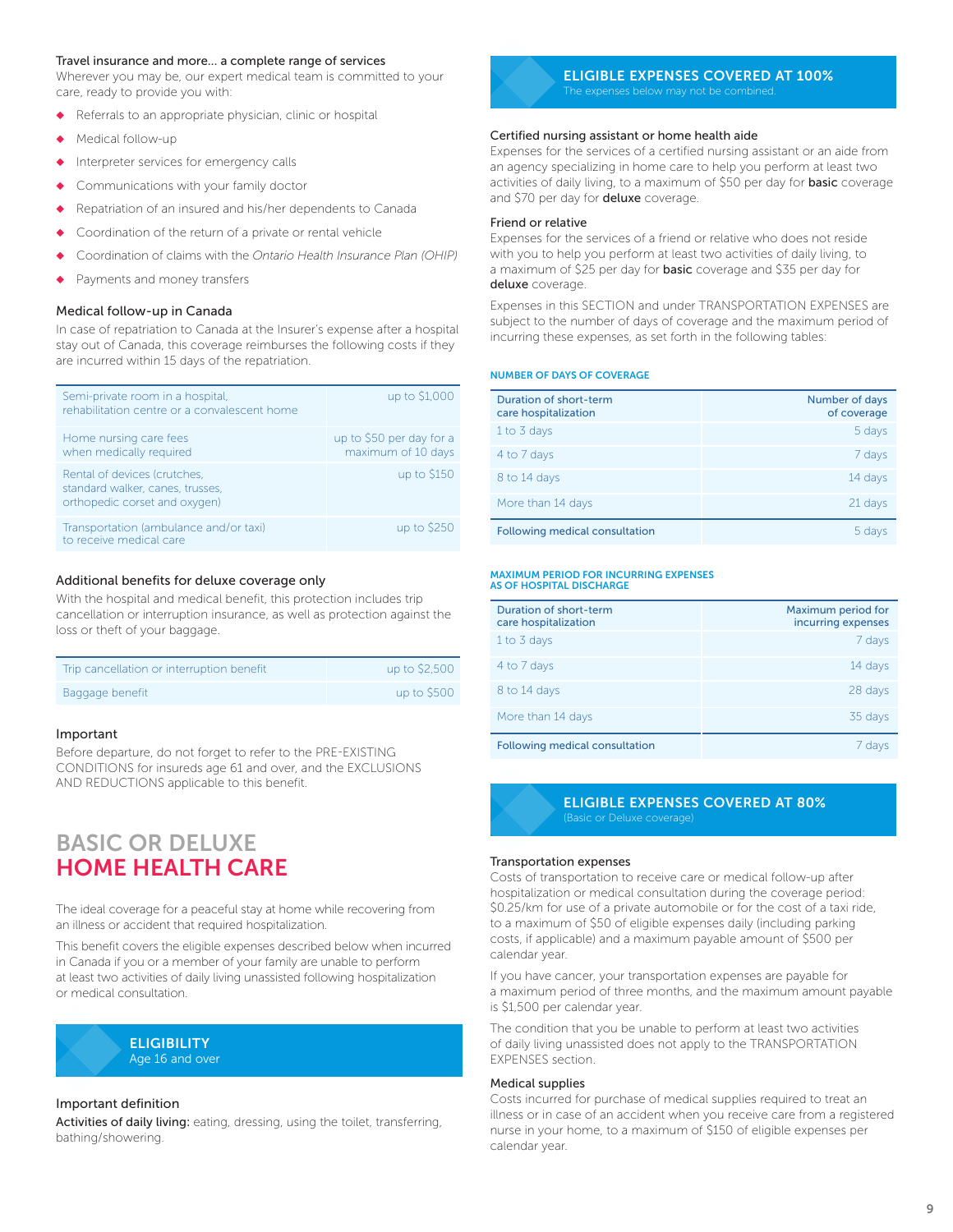#### ELIGIBLE EXPENSES COVERED AT 80% (Deluxe coverage only)

#### Home conversion expenses

If you become totally disabled due to accident or illness and you are, as a result, permanently unable to perform at least two activities of daily living unassisted, Blue Cross will pay expenses to convert your home, to a maximum of \$5,000.

Home conversion costs must be incurred within six months of hospital discharge.

#### Costs of meals and accommodation

If you must receive treatments (or follow-up treatments in case of cancer or transplant) in a specialized facility affiliated with a hospital in a city other than the city where you live, Blue Cross will reimburse your expenses for meals and accommodations in this facility, to a maximum of \$500 per calendar year.

#### MONTHLY BENEFIT

When you or your spouse, depending on the coverage selected, are unable due to accident or illness to perform at least two activities of daily living unassisted (as defined under IMPORTANT DEFINITIONS) Blue Cross will pay, subject to a 30-day waiting period, a monthly benefit of \$200 for **basic** coverage, to a maximum of three monthly benefit payments, and \$500 for **deluxe** coverage, to a maximum of six monthly benefit payments.

### MONTHLY INDEMNITY **EXPRESS**

Essential coverage that provides a monthly indemnity in case of accident only, or in case of accident and illness.

#### Monthly indemnity due to accident Express

| <b>ELIGIBILITY AND AMOUNTS</b><br><b>OF INSURANCE OFFERED</b><br>(in \$100 increments) |                                      |  |
|----------------------------------------------------------------------------------------|--------------------------------------|--|
| Age 16 to 59<br>Age $60$ to $64$                                                       | \$500 to \$1,500<br>\$500 to \$1,000 |  |
|                                                                                        |                                      |  |





\* Benefits are payable retroactive to the first day if you are disabled at least five consecutive days.

#### Monthly indemnity due to illness Express



BENEFIT PERIOD 12 months

WAITING PERIOD 14 or 30 days

#### Extension of benefit period

The benefit period is increased by one month for each year of insurance during which you did not receive any benefits under this coverage.

The maximum benefit period is 24 months.

The Insurer shall cease to increase the benefit period under this coverage when benefits are paid under this coverage. Thereafter, the benefit period remains fixed and is equal to the number of months accrued to the renewal date immediately preceding this period of disability.

For the MONTHLY INDEMNITY DUE TO ACCIDENT EXPRESS, when you reach age 65, the benefit period remains fixed and is equal to the number of months accumulated to this date.

#### **Integration**

If you are enrolled in one or more DISABILITY INSURANCE, DISABILITY - HYBRID COVERAGE, MONTHLY INDEMNITY or MONTHLY INDEMNITY EXPRESS benefits with Blue Cross, then these benefits are treated like a single benefit and only one integration calculation is performed with the total of the amounts insured.

For the first 24 months of disability benefit payments, the first \$1,000 are guaranteed. Only the amount in excess of \$1,000 is reduced by the amount of any benefits payable under other plans.

#### Important definitions

Total disability, if you have remunerative work means that you are unable, due directly to accident or illness independently of any other cause, to perform the major duties of the occupation in which you were engaged at the time you became totally disabled.

To be considered **totally disabled**, you must be under the continuous care of a physician providing care suitable for your disability at an appropriate frequency and you must not be engaged in any remunerative work.

Total disability, if you do not have remunerative work, means that you are unable, due directly to accident or illness independently of any other cause, to perform your usual daily tasks and any other tasks for which you are reasonably qualified by education or experience.

To be considered **totally disabled**, you must be under the continuous care of a physician providing care suitable for your disability at an appropriate frequency.

#### Limitations - MONTHLY INDEMNITY DUE TO ACCIDENT EXPRESS

Benefits payable due to herniated disc, as cause or effect, are for a maximum of six months per event.

At age 65, the monthly indemnity is reduced by 50%.

Any reduction in the amount of insurance coverage due to age applies only at the renewal following your birthday.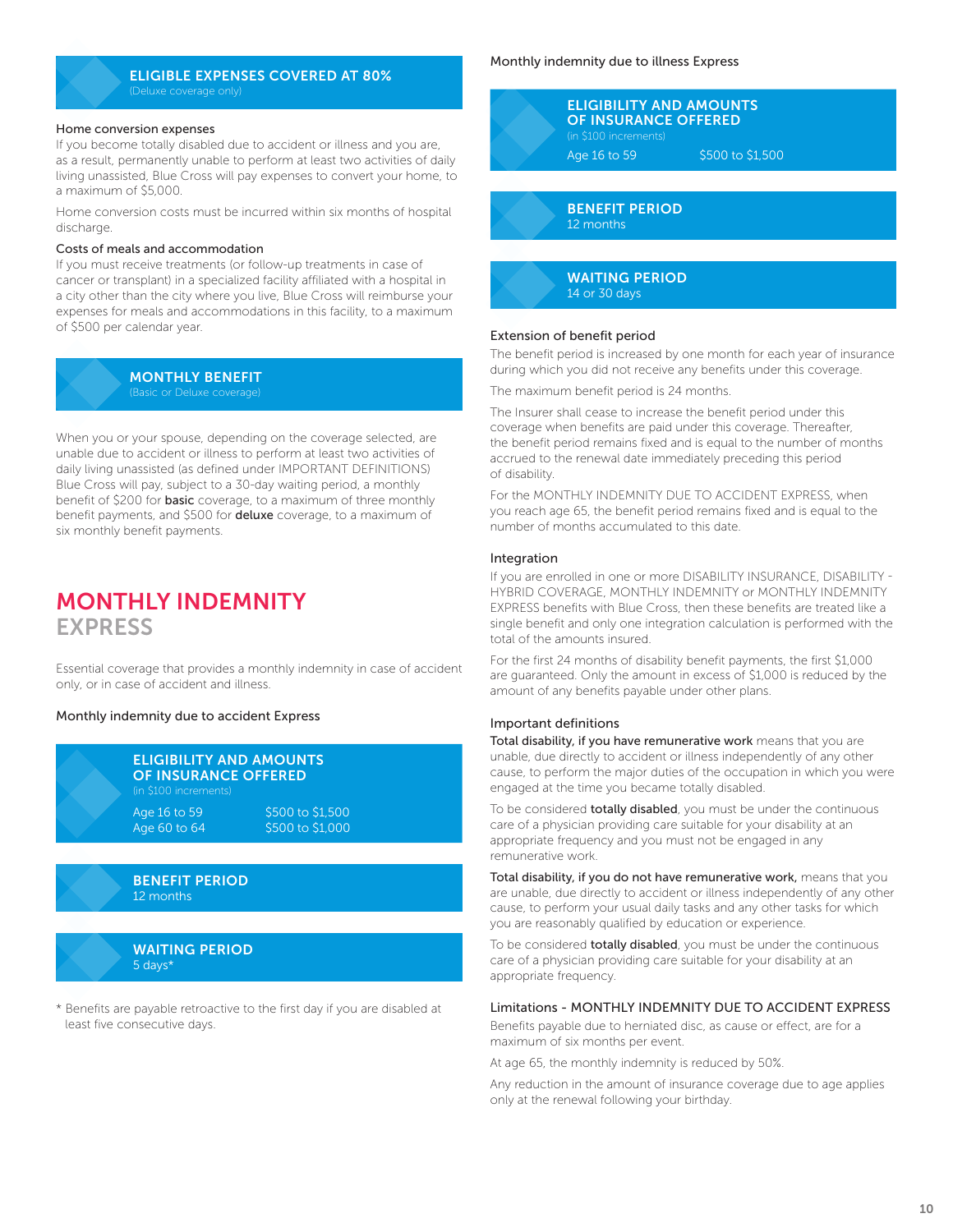#### Limitations - MONTHLY INDEMNITY DUE TO ILLNESS EXPRESS

Benefits payable due to herniated disc, as cause or effect, are for a maximum of six months per event.

Benefits payable for total disability resulting from a muscular or spinal disorder are for a maximum of six months per event.

## End of coverage

#### MONTHLY INDEMNITY DUE TO ACCIDENT EXPRESS

This coverage ends on the contract anniversary coinciding with or following your 70th birthday.

#### End of coverage MONTHLY INDEMNITY DUE TO ILLNESS EXPRESS

This coverage ends on the contract anniversary coinciding with or following your 65th birthday.

## EXPRESS PLAN HEALTH PACKAGE

This essential insurance package contains 3 benefits: EXTENDED HEALTH BENEFIT, PRESCRIPTION DRUGS and BASIC TRAVEL INSURANCE.



#### EXTENDED HEALTH BENEFIT

This benefit covers costs of medical and hospital expenses incurred by you or a member of your family in case of illness, pregnancy or injury.

#### ELIGIBLE EXPENSES COVERED AT 100% WITHOUT DEDUCTIBLE

#### Hospitalization (private or semi-private accommodations)

up to a maximum refund of \$200 per day, for a maximum duration of 90 days per calendar year.

#### A written recommendation from a physician is not required for items 1 through 9 below.

Benefits are payable only after the yearly maximum allowed under the *Ontario Health Insurance Plan (OHIP)* has been reached.

| <b>SPECIALIST</b> |                                                                                                                           | <b>FIRST</b><br><b>VISIT</b> | <b>SUBSEQUENT</b><br><b>VISIT</b> | <b>MAXIMUM</b><br><b>NUMBER</b> |
|-------------------|---------------------------------------------------------------------------------------------------------------------------|------------------------------|-----------------------------------|---------------------------------|
| 1)                | Chiropractor<br>X-rays, up to a maximum<br>refund of \$30                                                                 | \$15                         | \$15                              | 25                              |
| $\mathbf{2}$      | Acupuncturist                                                                                                             | \$15                         | \$15                              | 25                              |
| 3)                | Osteopath                                                                                                                 | \$15                         | \$15                              | 25                              |
| 4)                | Physiotherapist                                                                                                           | \$15                         | \$15                              | 25                              |
| 5)                | Podiatrist or Chiropodist                                                                                                 | \$15                         | \$15                              | 25                              |
| 6)                | Psychologist                                                                                                              | \$80                         | <b>S65</b>                        | 12                              |
| 7)                | Speech therapist                                                                                                          | \$65                         | <b>\$45</b>                       | 12                              |
| $\{8\}$           | Naturopath                                                                                                                | \$15                         | \$15                              | 25                              |
| 9)                | Ophthalmologist<br>or Optometrist<br>(for insured under age 65), up to a maximum refund of \$50<br>per two calendar years |                              |                                   |                                 |
| 10)               | Registered massage therapist                                                                                              | S <sub>15</sub>              | S <sub>15</sub>                   | 20                              |

#### ELIGIBLE EXPENSES COVERED AT 80% WITHOUT DEDUCTIBLE

- ◆ Hearing aids, up to \$300 (excluding batteries) every 60 months, subject to a 3-month waiting period
- Prostheses and accessories, up to a maximum refund of \$2,500 per calendar year
- Nursing services and Home care services, up to a maximum refund of \$2,500 per calendar year
- Surgical stocking, up to a maximum refund of \$100 per calendar year
- Orthopedic shoes or podiatric orthoses, up to a maximum refund of \$200 per calendar year for both combined
- ◆ Purchase or rental of equipment (crutches, walkers, canes, etc.), up to a maximum refund of \$2,500 per calendar year
- Ambulance, amount equals costs not covered by the government plan
- Dental treatment due to an accident, up to a maximum refund of \$2,000 per calendar year

#### PRESCRIPTION DRUGS



- Pay Direct drug card
- No lifetime maximum
- Reimbursement is based on the lowest-cost generic equivalent if available (a generic drug is a generally less expensive alternative to an interchangeable brand name drug product)

#### PRESCRIPTION DRUGS MAXIMUM OVERALL REIMBURSEMENT

| (per insured)             |       |
|---------------------------|-------|
| First calendar year       | \$500 |
| Subsequent calendar years | \$750 |

#### **Limitation**

No benefits are payable for PRESCRIPTION DRUGS once the Insured is 65 years of age.

#### BASIC TRAVEL INSURANCE

This benefit protects you against unforeseen events such as accident, illness or death that could occur during all your trips.

The BASIC TRAVEL INSURANCE offers:

- Coverage for trips of 15 days or less
- \$5,000,000 hospital and medical benefit
- Transportation costs
- \$3,000 subsistence allowance
- Round-the-clock CanAssistance travel assistance
- ◆ Medical follow-up in Canada

For more details, refer to the BASIC TRAVEL INSURANCE section.